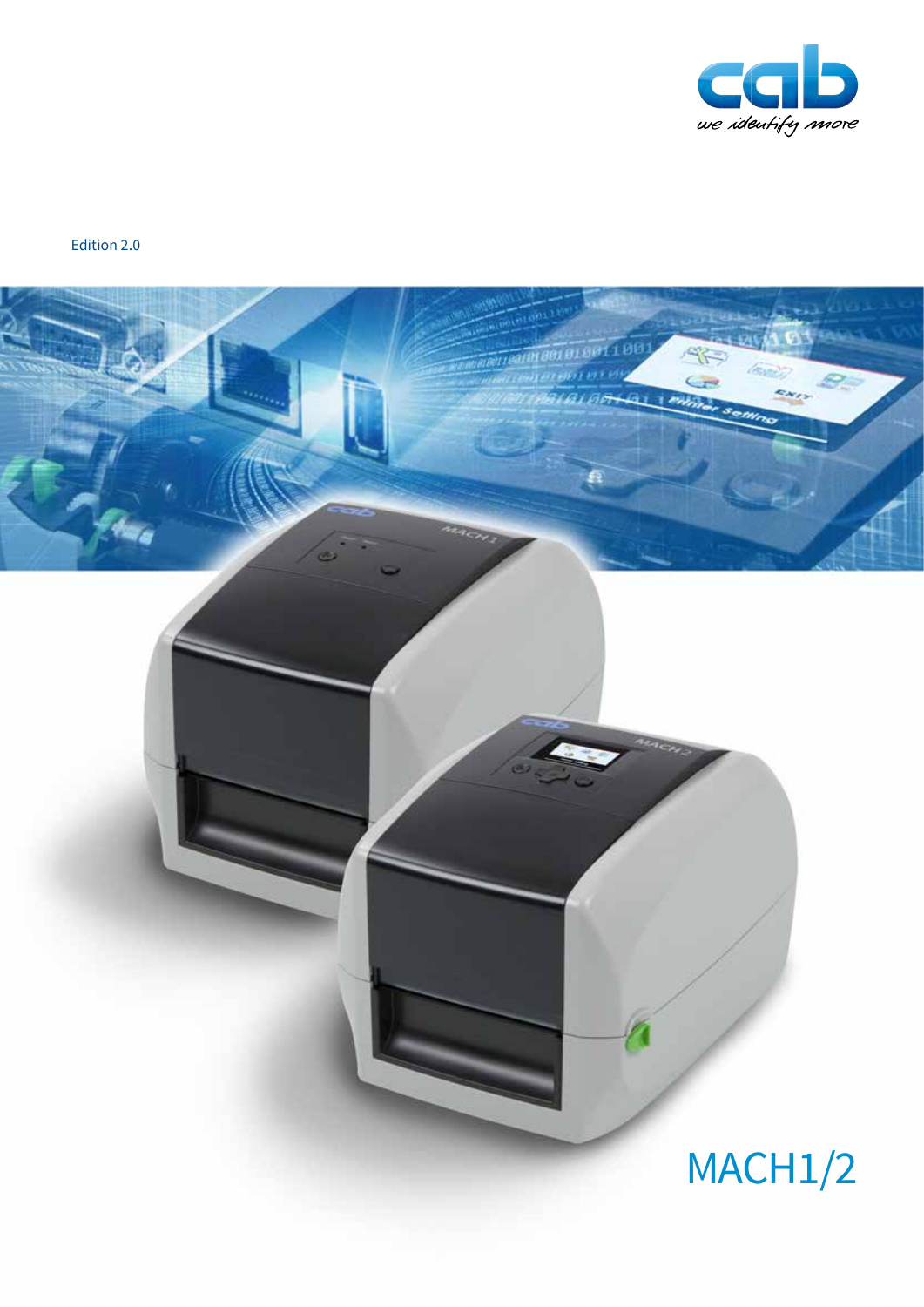# **Highlights**



**With the MACH1/2 cab completes its printer range in the lower price segment:**

- **Reliable 4" desktop printers in proven technology**
- **Ideal for small to medium-volume printing**
- • **For thermal transfer and direct thermal printing**
- • **MACH1 with control buttons and LED display, MACH2 with colored LCD display and navigator pad**
- • **Printable resolutions 200 dpi or 300 dpi for both printer types**
- • **Processing of label widths up to 118 mm**
- • **The solid double-walled construction allows printing in all areas.**



## **Fields of application**

| <b>Business area</b> | <b>Applications</b>                                        |
|----------------------|------------------------------------------------------------|
| Office/authorities   | Information and warning labels,<br>inventory labels        |
| Production           | Product labels,<br>protocol, certification and test labels |
| Healthcare           | Labels for patient admission,<br>blood banks               |
| Trading              | Product labels,<br>pricing                                 |
| Warehouse            | Labels for storage location,<br>shelf labeling             |
| Transport/logistics  | Address and shipping labels,<br>incoming goods             |
| Events               | Labels for events in sports and schools,<br>tickets        |

# Product range

# **Pos. Part no. Devices** 1.1 **5430001** Label printer MACH1/200 **5430002** Label printer MACH1/300 1.2 **5430003** Label printer MACH2/200 **5430004** Label printer MACH2/300

## **Operation**

The MACH1/2 can be opened up widely to insert the ribbon and the label roll 1. Adjustment of different materials via a calibration button without loss of time.

The multi-language color display  $2$  and the cab navigator pad  $3$ of MACH2 are logically structured and intuitively operable for the user.

A total of four interfaces (including Ethernet) 4 offer flexibility and fast device connection.

## **Software and printer drivers**

Besides a cab Windows driver each device is provided with the cablabel S3 software which allows creating label formats of all kinds. Via the integrated real-time clock the labels can be signed with the current date and time.

## **Materials and accessories**

The MACH1/2 rely on standard ribbons with 1" core and a length of 300 m. The maximum outer diameter for the label roll to be inserted in centered position is 127 mm.

Accessories such as the cutter, the present sensor and the external unwinder allow universal use of the low-maintenance compact printers.

| Pos. | Part no. | <b>Accessories</b>                                       |
|------|----------|----------------------------------------------------------|
| 2.1  | 5430051  | Cutter<br>(cutting height between labels at least 30 mm) |
| 2.2  | 5430052  | Present sensor<br>(label height at least 25 mm)          |
| 2.3  | 5430053  | External unwinder<br>(for roll diameters up to 250 mm)   |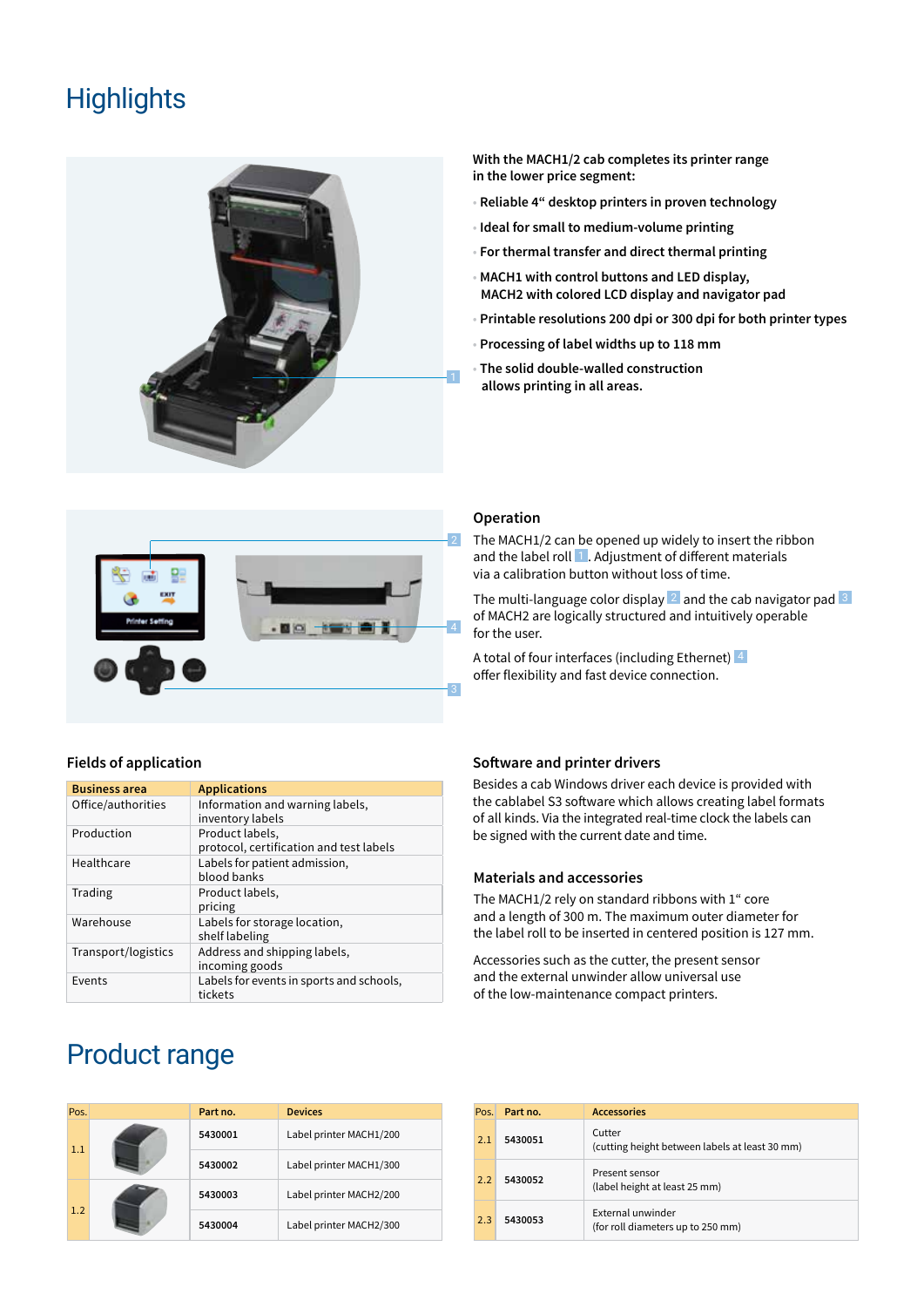# Technical data<sup>1)</sup>

|                                                                        |                     |           |                                     | 1.1                             |                   | 1.2   |       |
|------------------------------------------------------------------------|---------------------|-----------|-------------------------------------|---------------------------------|-------------------|-------|-------|
| Label printer                                                          |                     |           | MACH1                               |                                 | MACH <sub>2</sub> |       |       |
| <b>Print head</b>                                                      |                     |           |                                     |                                 |                   |       |       |
| Printing method                                                        |                     |           | Thermal transfer,<br>direct thermal |                                 |                   |       |       |
| Printable resolution                                                   |                     |           | dpi                                 | 203                             | 300               | 203   | 300   |
| Print speed                                                            |                     |           | up to mm/s                          | 127                             | 102               | 177   | 127   |
| Print width                                                            |                     |           | up to mm                            | 108                             | 105.7             | 108   | 105.7 |
| Material <sup>2)</sup>                                                 |                     |           |                                     |                                 |                   |       |       |
| Paper, cardboard, plastics<br>continuous material on a roll or fanfold |                     |           |                                     | ■                               |                   |       |       |
| Width                                                                  | Labels              |           | mm                                  | $25 - 112$                      |                   |       |       |
|                                                                        | Liner               |           |                                     | $25 - 118$                      |                   |       |       |
|                                                                        | continuous material |           | mm                                  |                                 |                   |       |       |
| Label height                                                           |                     |           | at least mm                         |                                 | 4                 |       |       |
|                                                                        |                     |           | up to mm                            | 1,727                           | 762               | 1,727 | 762   |
| <b>Thickness</b>                                                       |                     |           | mm                                  |                                 | $0.06 - 0.2$      |       |       |
| Weight                                                                 |                     |           | $g/m^2$                             | $60 - 160$                      |                   |       |       |
| Roll                                                                   | Outer diameter      |           | up to mm                            | 127                             |                   |       |       |
|                                                                        | Core diameter       |           | mm                                  | $25.4 - 38.1$                   |                   |       |       |
| Winding                                                                |                     |           |                                     |                                 | Outside or inside |       |       |
| <b>Ribbon</b>                                                          |                     |           |                                     |                                 |                   |       |       |
| Ink side                                                               |                     |           |                                     | Outside or inside               |                   |       |       |
| Roll diameter                                                          |                     |           | up to mm                            | 68                              |                   |       |       |
| Core diameter                                                          |                     |           | mm                                  | 25.4                            |                   |       |       |
| Variable length                                                        |                     |           | up to m                             | 300                             |                   |       |       |
| Width                                                                  |                     |           | mm                                  |                                 | $25 - 114$        |       |       |
| <b>Printer size and weights</b>                                        |                     |           |                                     |                                 |                   |       |       |
| Width x Height x Depth                                                 |                     |           | mm                                  | 210 x 186 x 280                 |                   |       |       |
| Weight                                                                 |                     |           | kg                                  | 2.7<br>3                        |                   |       |       |
| Label sensor with position indication                                  |                     |           |                                     |                                 |                   |       |       |
| Gap sensor                                                             |                     |           |                                     | Fixed at center                 |                   |       |       |
| Reflective sensor from below                                           |                     |           |                                     | Adjustable                      |                   |       |       |
| <b>Electronics</b>                                                     |                     |           |                                     |                                 |                   |       |       |
| Storage                                                                | Flash               |           | MВ                                  |                                 | 16                |       |       |
|                                                                        | SDRAM<br>MВ         |           |                                     | 8<br>(4 MB for the application) |                   |       |       |
| Battery for current date/time,<br>real-time clock                      |                     |           |                                     |                                 |                   |       |       |
| <b>Interfaces</b>                                                      |                     |           |                                     |                                 |                   |       |       |
| <b>RS232C</b>                                                          |                     |           |                                     |                                 |                   |       |       |
| USB for PC connection                                                  |                     |           |                                     |                                 | ■                 | ш     |       |
| Ethernet                                                               |                     |           | ■                                   |                                 |                   |       |       |
| USB host                                                               |                     |           |                                     |                                 | ■                 |       |       |
| <b>Operating data</b>                                                  |                     |           |                                     |                                 |                   |       |       |
| Power supply                                                           |                     |           | 100 - 240 VAC ~ 50/60 Hz,<br>PFC    |                                 |                   |       |       |
|                                                                        | Power consumption   |           | up to W                             | 60                              |                   |       |       |
| Temperature /                                                          |                     | Operation |                                     | 5 - 40°C / 30 - 85% not cond.   |                   |       |       |
| humidity                                                               |                     | Storage   |                                     | -20 - 50°C / 10 - 90% not cond. |                   |       |       |
|                                                                        |                     | Transport |                                     | –25 - 60°C / 20 - 80% not cond. |                   |       |       |
| Approvals                                                              |                     |           |                                     | CE, FCC, CCC, CB, UL, KCC       |                   |       |       |

<sup>1)</sup> All information on the design and technical specifications correspond to the date of the printing. Subject to change. The data provided in the catalog do not represent any warranty or guarantee. For current data see website www.cab.de/en/mach1-2

<sup>2)</sup> Limitations may apply to small labels, thin materials or strong adhesives. These applications need to be tested and approved.

|                                               |                                                                                                                                                      | $\blacksquare$ Standard $\Box$ Option                                                                           |  |
|-----------------------------------------------|------------------------------------------------------------------------------------------------------------------------------------------------------|-----------------------------------------------------------------------------------------------------------------|--|
| <b>Operation panel</b>                        |                                                                                                                                                      |                                                                                                                 |  |
| <b>Buttons</b>                                | Feed                                                                                                                                                 |                                                                                                                 |  |
|                                               | On/off                                                                                                                                               | ■                                                                                                               |  |
|                                               | Material sensor calibration                                                                                                                          |                                                                                                                 |  |
| <b>LEDs</b>                                   | Ready                                                                                                                                                |                                                                                                                 |  |
|                                               | <b>Status</b>                                                                                                                                        |                                                                                                                 |  |
|                                               | Colored TFT display with navigator pad                                                                                                               |                                                                                                                 |  |
| On display (MACH2)                            |                                                                                                                                                      |                                                                                                                 |  |
|                                               | Printer settings<br>Label settings<br><b>Devices</b><br>Diagnostics<br>Exit<br>Clock/time                                                            |                                                                                                                 |  |
| Control                                       |                                                                                                                                                      |                                                                                                                 |  |
|                                               | End of ribbon<br>End of material<br>Print head open                                                                                                  |                                                                                                                 |  |
| <b>Testing</b>                                |                                                                                                                                                      |                                                                                                                 |  |
| System diagnosis                              | When device is switched on,<br>including print head detection                                                                                        |                                                                                                                 |  |
| Short status<br>report,<br>status printout    | Printer settings<br>Label settings<br><b>Devices</b><br>Diagnostics<br>Exit<br>Test printout<br>Label calibration                                    |                                                                                                                 |  |
| Fonts                                         |                                                                                                                                                      |                                                                                                                 |  |
| Font types                                    | 11 bitmap fonts including OCR-A, OCR-B                                                                                                               |                                                                                                                 |  |
| Character sets                                | Codepage<br>437, 737,<br>850 to 852, 855, 857,<br>860 to 863, 865, 866, 869<br>Windows 1250 to 1255, 1257                                            |                                                                                                                 |  |
| Bitmap fonts                                  | Zoom factor up to eight times width and height;<br>orientation 0°, 90°, 180°, 270°                                                                   |                                                                                                                 |  |
| <b>Graphic formats</b>                        |                                                                                                                                                      |                                                                                                                 |  |
|                                               | PCX, BMP                                                                                                                                             |                                                                                                                 |  |
| <b>Barcodes</b>                               |                                                                                                                                                      |                                                                                                                 |  |
| 1D codes                                      | Code 39<br>Code 93<br>EAN/UPC Appendix 2<br>EAN/UPC Appendix 5<br>Interleaved 2/5<br>Codabar<br>Code 128 A, B, C<br><b>EAN 128</b><br><b>UCC 128</b> | Postnet<br><b>ITF 14</b><br>China Postal Code<br>HIBC<br>MSI<br>Plessey<br>Telepen<br><b>FIM</b><br>GS1 DataBar |  |
| 2D codes                                      | <b>PDF417</b><br>DataMatrix<br>MaxiCode<br>QR code                                                                                                   | Micro PDF417<br>Micro QR code<br>Aztec                                                                          |  |
| Software                                      |                                                                                                                                                      |                                                                                                                 |  |
| Printer languages                             | EZPL, ZPL, EPL                                                                                                                                       |                                                                                                                 |  |
| Label software                                | cablabel S3 Lite<br>cablabel S3 Viewer<br>cablabel S3 Pro                                                                                            |                                                                                                                 |  |
| Windows drivers<br>certified<br>32/64 bit for | Windows Vista<br>Windows 7<br>Windows 8<br>Windows 8.1<br>Windows 10                                                                                 | Server 2008<br>Server 2008 R2<br>Server 2012<br>Server 2012 R2<br>Server 2016                                   |  |